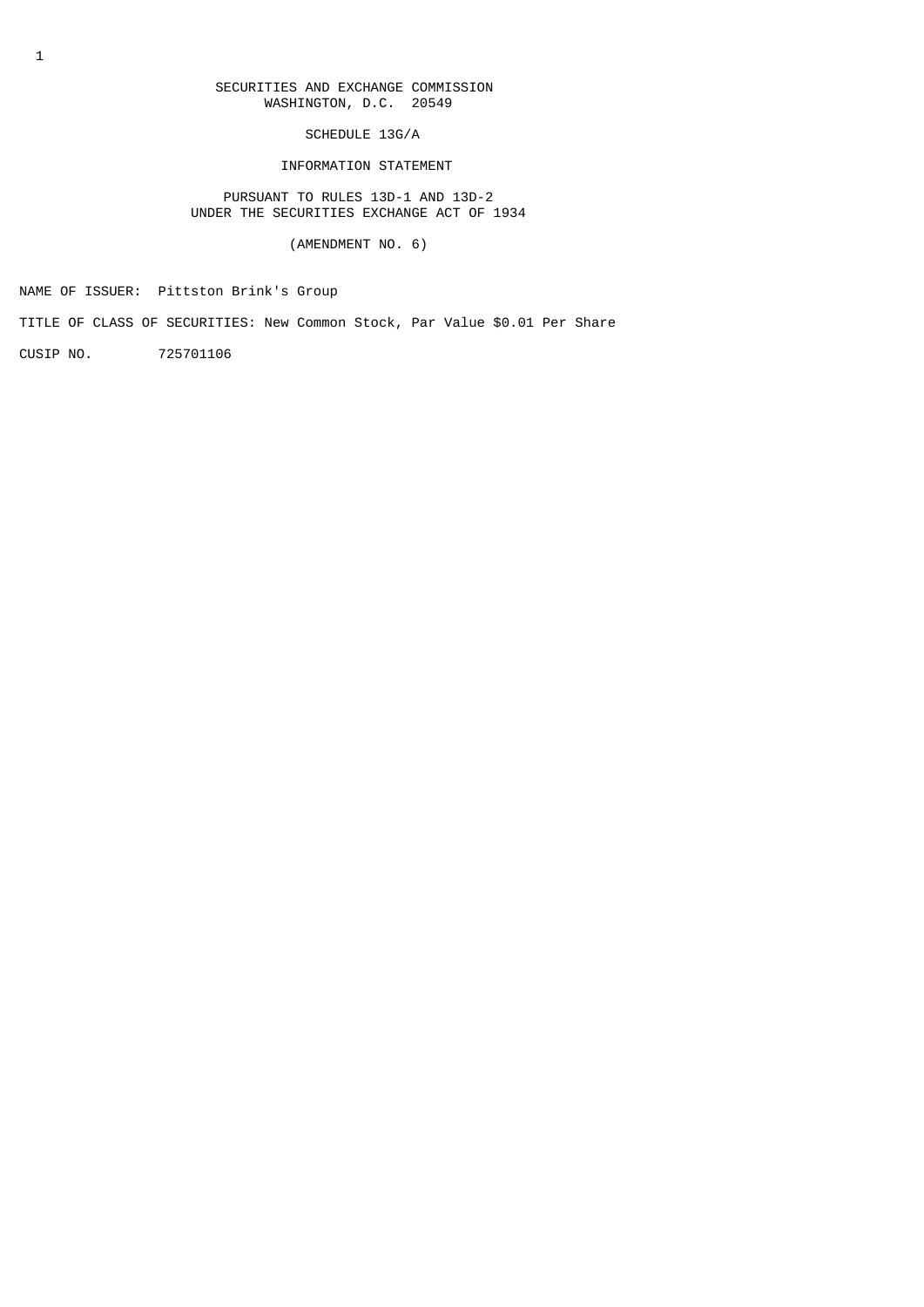|     | (1) NAME OF REPORTING PERSON:<br>S.S. OR I.R.S. IDENTIFICATION NOS. OF ABOVE PERSONS<br>The Chase Manhattan Corporation<br>for Pittston Company Master Trust.<br>(the "Plan") and Trust<br>Administered by The Chase Manhattan Bank - SS# 13-4494650 |                         |  | SS# 13-2624428<br>SS# 54-1317776 |  |  |
|-----|------------------------------------------------------------------------------------------------------------------------------------------------------------------------------------------------------------------------------------------------------|-------------------------|--|----------------------------------|--|--|
| (2) | CHECK THE APPROPRIATE BOX IF A MEMBER OF A GROUP:                                                                                                                                                                                                    |                         |  | (A)  <br>(B)                     |  |  |
|     | (3) SEC USE ONLY                                                                                                                                                                                                                                     |                         |  |                                  |  |  |
| (4) | CITIZENSHIP OR PLACE OF ORGANIZATION: Delaware                                                                                                                                                                                                       |                         |  |                                  |  |  |
|     | NUMBER OF SHARES BENEFICIALLY<br>OWNED BY EACH REPORTING PERSON WITH:                                                                                                                                                                                |                         |  |                                  |  |  |
| (5) | SOLE VOTING POWER:                                                                                                                                                                                                                                   | 0                       |  | Common Shares                    |  |  |
| (6) | SHARED VOTING POWER:                                                                                                                                                                                                                                 | 2,947,314               |  | Common Shares                    |  |  |
|     | (7) SOLE DISPOSITIVE POWER: 0                                                                                                                                                                                                                        |                         |  | Common Shares                    |  |  |
| (8) | SHARED DISPOSITIVE POWER: 2,947,314 Common Shares                                                                                                                                                                                                    |                         |  |                                  |  |  |
|     | (9) AGGREGATE AMOUNT BENEFICIALLY OWNED BY EACH REPORTING PERSON:                                                                                                                                                                                    |                         |  |                                  |  |  |
|     |                                                                                                                                                                                                                                                      | 2,947,314 Common Shares |  |                                  |  |  |
|     | (10) CHECK IF THE AGGREGATE AMOUNT IN ROW (9) EXCLUDES CERTAIN SHARES:                                                                                                                                                                               |                         |  |                                  |  |  |
|     |                                                                                                                                                                                                                                                      | 0 Common Shares         |  |                                  |  |  |
|     | (11) PERCENT OF CLASS REPRESENTED BY AMOUNT IN ROW (9):                                                                                                                                                                                              |                         |  |                                  |  |  |
|     |                                                                                                                                                                                                                                                      | 7.17%                   |  |                                  |  |  |

(12) TYPE OF REPORTING PERSON: HC

2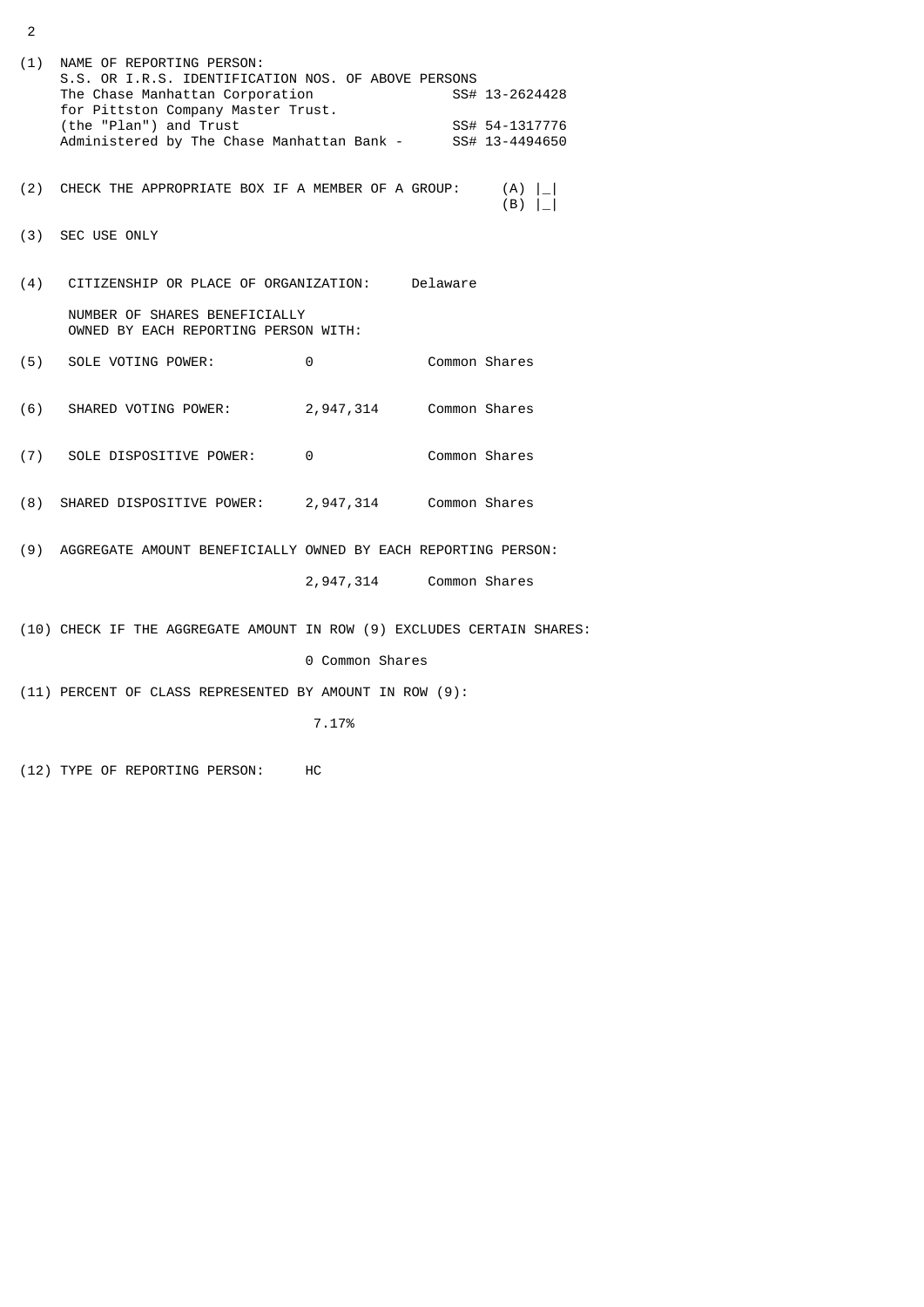## SECURITIES AND EXCHANGE COMMISSION WASHINGTON, D.C. 20549

### SCHEDULE 13G/A

### UNDER THE SECURITIES EXCHANGE ACT OF 1934

FEE BEING PAID: No

ITEM 1 (a) NAME OF ISSUER: Pittston Brink's Group<br>ITEM 1 (b) ADDRESS OF ISSUER'S PRINCIPAL EXECUTIVE ADDRESS OF ISSUER'S PRINCIPAL EXECUTIVE OFFICES:

> 1000 Virginia Center Parkway Glen Allen, VA

ITEM 2 (a) NAME OF PERSON FILING:

 The Chase Manhattan Corporation ("CMC"), its wholly owned subsidiary, The Chase Manhattan Bank ("Chase") and The Pittston Company Master Trust(the "Trust") and Trust Created Pursuant Thereto (collectively, the "Filing Persons")

ITEM 2 (b) ADDRESS OF PRINCIPAL BUSINESS OFFICE:

 The Chase Manhattan Corporation 270 Park Avenue New York, NY 10022 Attention: Anthony J. Horan

 The Chase Manhattan Bank Global Investor Services 770 Broadway - 10th Floor New York, NY 10011 Attention: Jay H. Berkowitz, Vice President

 The Pittston Company Master Trust c/o The Chase Manhattan Bank, Master Trustee 770 Broadway - 10th Floor New York, NY 10011 Attention: Jay H. Berkowitz, Vice President

ITEM 2 (c) CITIZENSHIP:

 CMC is a corporation organized under the laws of the State of Delaware.

 Chase is a state bank organized under the laws of the State of New York.

 The Plan is governed under the laws of the State of New York, to the extent not pre-empted by the Employee Retirement Income Security Act of 1974, as amended ("ERISA").

ITEM 2 (d) TITLE OF CLASS OF SECURITIES: Common Stock, Par Value \$0.01 Per Share ("Common Stock")

ITEM 2 (e) CUSIP NO: 725701106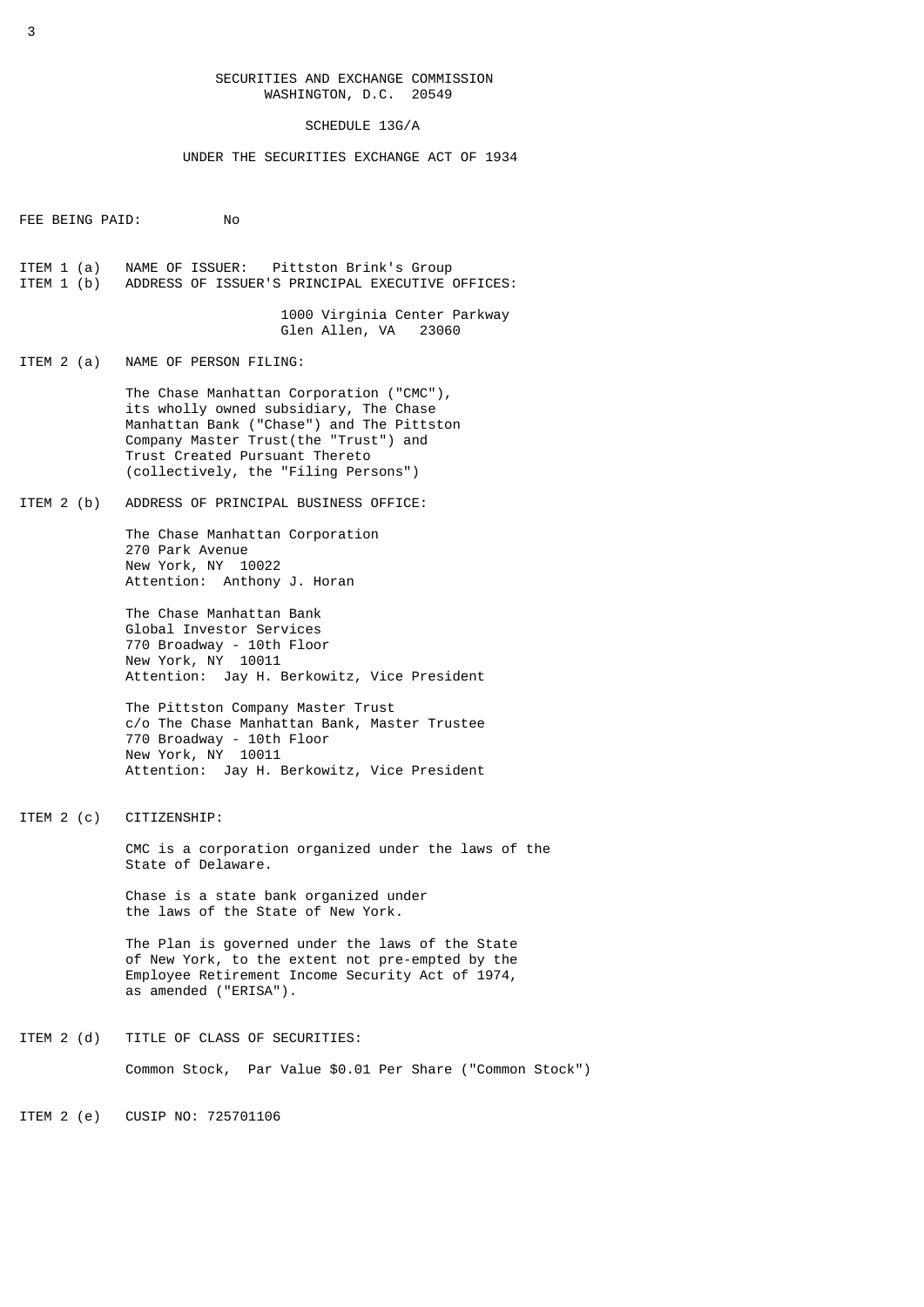- ITEM 3 If this statement is filed pursuant to Rule 13d-1(b), or  $13d-2(b)$ , check whether the persons filing are:
- (a) |\_| Broker of Dealer registered under Section 15 of the Act.
- (b) |X| Bank as defined in Section 3(a)(6) of the Act.
- (c)  $\vert \_ \vert$  Insurance company as defined in Section 3(a)(19) of the Act.
- (d) |\_| Investment Company registered under Section 8 of the Investment Company Act.
- (e) |\_| Investment Adviser registered under Section 203 of the Investment Adviser Act of 1940.
- (f) |X| Employee Benefit Plan, Pension Fund which is subject to the provisions of the Employee Retirement Income Security Act of 1974 or Endowment Fund; see Rule  $13d-1(b)(1)(ii)(F)$ .
- (g) |X| Parent Holding Company, Inc. accordance with Rule 13d-1(b)(1)(ii)(G) (Note: See Item 7).
- (h)  $\vert \_ \vert$  Group, in accordance with Rule 13d-1(b)  $(1)(ii)(H)$ .
- Item 4. Ownership:

4

(a) Amount Beneficially Owned:

 The Plan and Trust created pursuant thereto beneficially own 2,947,314 shares of Common Stock.

(b) Percent of Class:

CMC beneficially owns approximately 0%.

Chase and the Plan each beneficially own approximately 7.17%.

Number of shares as to which the Filing Persons have:

(i) sole power to vote or to direct the vote:

 Chase and CMC have the sole power to vote or to direct the vote of 0 shares of Common Stock.

(ii) shared power to vote or to direct the vote:

 The Plan and Trust created pursuant thereto share the power to vote or to direct the vote of 2,947,314 shares of Common Stock.

 Chase and CMC share the power to vote or to direct the vote of 0 shares of Common Stock.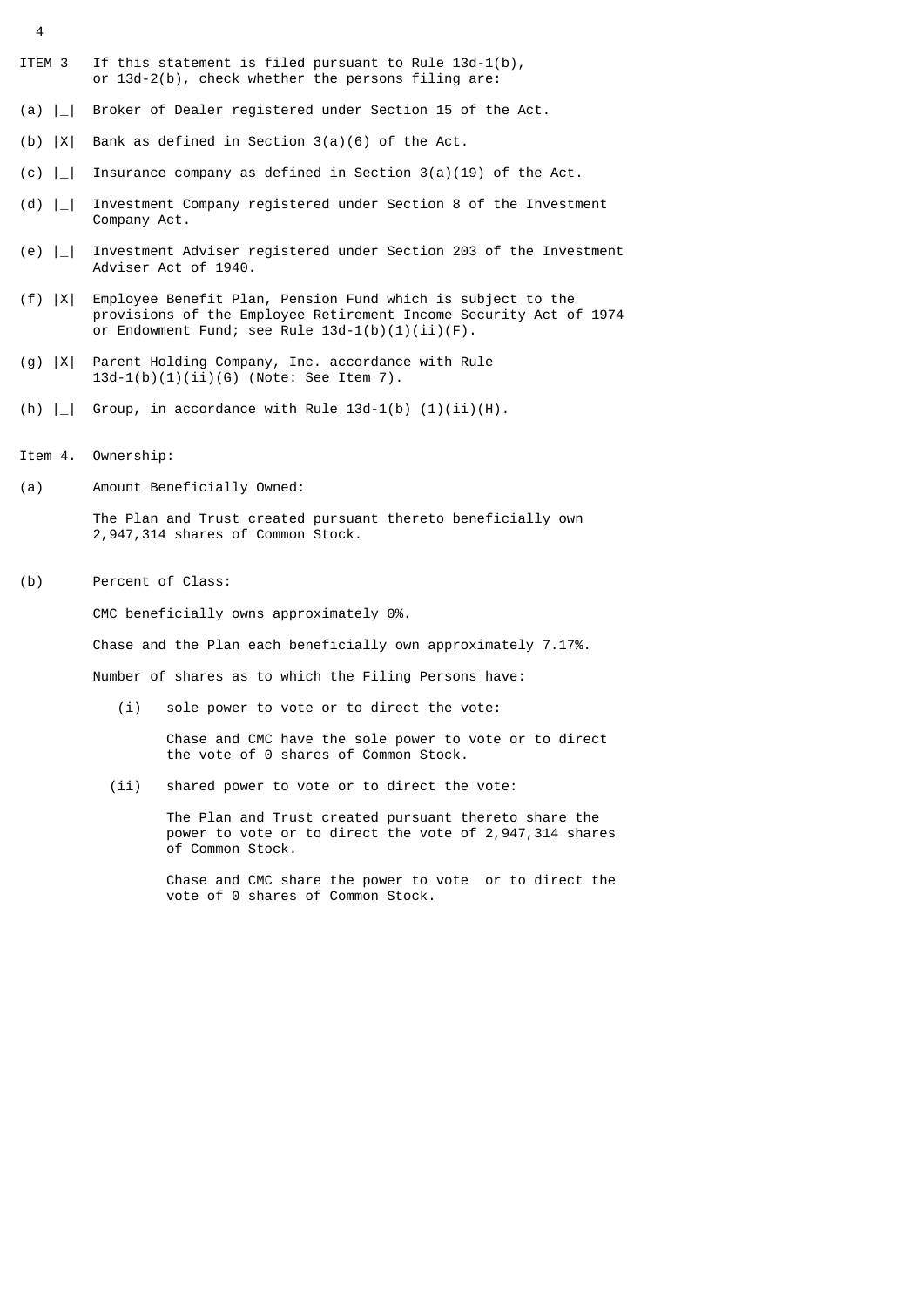(iii) sole power to dispose or to direct the disposition of:

 Chase and CMC have the sole power to dispose or to direct the disposition of 0 shares of Common Stock.

(iv) shares power to dispose or to direct the disposition of:

 The Plan and Trust created pursuant thereto share the power to dispose or to direct the disposition of 2,947,314 shares of commons Stock.

 Chase and CMC share the power to dispose or to direct the disposition of 0 shares of Common Stock.

 The 2,947,314 shares of Common Stock are held in the trust created pursuant to the Pittston Company Master Trust(the "Trust") dated December 15, 1983, and as subsequently amended, between Chase as Master Trustee (the "Master Trustee") and the Pittston Company, for the benefit of participants in the Trust.

 Except as set forth below, the Master Trustee is obligated, under the terms of the Trust and the terms of the Plan, to vote, tender or exchange any Common Stock beneficially owned by the Trust as directed by the participants in the Plan (the "Participants"). For this purpose, each Participant is a named fiduciary with respect to all shares of Common Stock as to which such Participant has the rights of direction with respect to voting, tender, exchange and any other rights appurtenant to such stock.

 Under the terms of the Trust and the terms of the Plan, the Master Trustee will vote shares of common stock allocated to the accounts of Participants in accordance with the instructions given by such Participants. Unallocated shares of common Stock, together with any allocated shares for which no instructions are received ,are voted by the Master Trustee in the same proportion as the allocated shares of Common Stock for which instructions are received.

 Pursuant to the terms of the Plan, the administrators of the Plan may cause the Master Trustee to dispose of shares of Common Stock under certain limited circumstances.

 The actions and duties of the Master Trustee under the terms of the Trust and the terms of the Plan, including but not limited to the provisions described above, are subject to the requirements of ERISA.

- Item 5. Ownership of Five Percent or Less of a Class: N/A
- Item 6. Ownership of More than Five Percent on Behalf of Another Person: N/A
- Item 7. Identification and Classification of the Subsidiary Which Acquired the Security Being Reported on By the Parent Holding Company:

As to CMC, this Schedule is filed pursuant to Rule  $13d-1(b)(iii)(G)$ . Chase is a wholly owned subsidiary of CMC. Chase is a bank as defined in Section 3(a)(6) of the Securities Exchange Act of 1934.

- Item 8. Identification and classification of Members of the Group: N/A
- Item 9. Notice of Dissolution of Group: N/A

5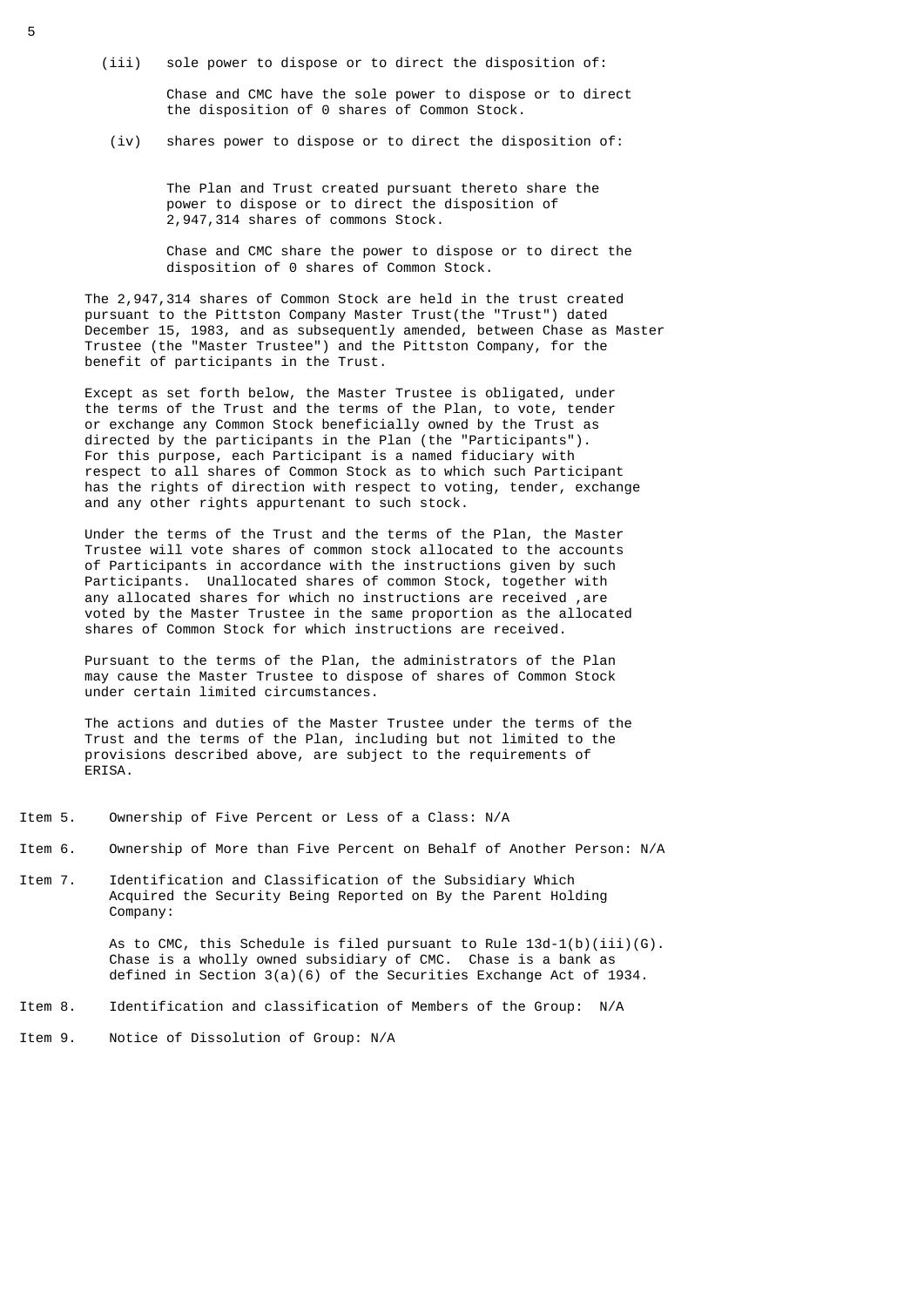### ITEM 10 CERTIFICATION:

BY SIGNING BELOW I CERTIFY THAT, TO THE BEST OF MY KNOWLEDGE AND BELIEF, THE SECURITIES REFERRED TO ABOVE WERE ACQUIRED IN THE ORDINARY COURSE OF BUSINESS AND WERE NOT ACQUIRED FOR THE PURPOSE OF AND DO NOT HAVE THE EFFECT OF CHANGING OR INFLUENCING THE CONTROL OF THE ISSUER OF SUCH SECURITIES AND WERE NOT ACQUIRED IN CONNECTION WITH OR AS A PARTICIPANT IN ANY TRANSACTION HAVING SUCH PURPOSE OR EFFECT.

Exhibits Exhibit 1- Joint Filing Agreement between The Chase Manhattan Corporation, The Chase Manhattan Bank, and The Pittston Master Trust, Created Pursuant thereto.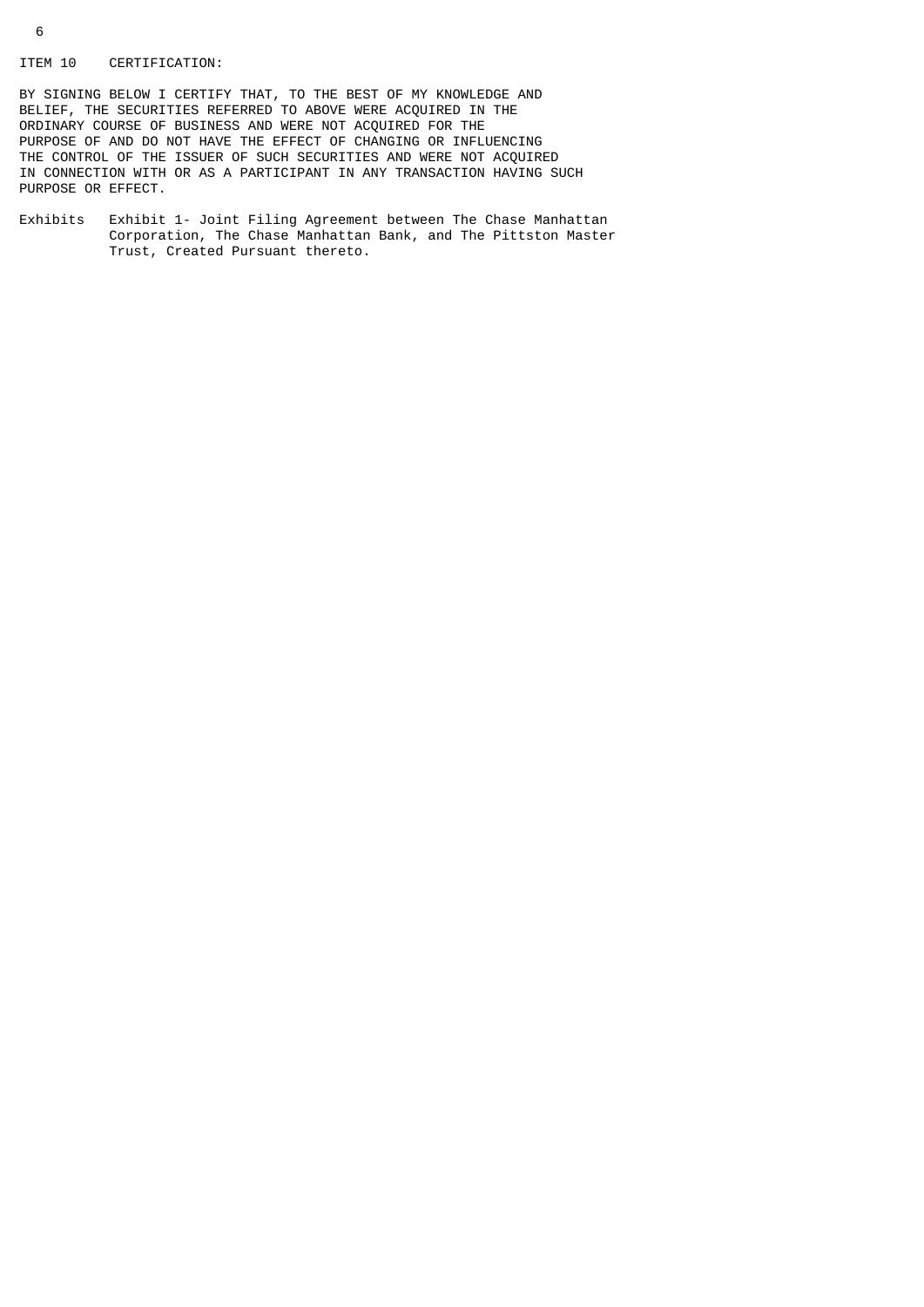# SIGNATURE

After reasonable inquiry and to the best of their knowledge and belief, the undersigned certify that the information set forth in this statement is true, complete and correct.

## THE CHASE MANHATTAN CORPORATION

| Dated: February 14, 1997 |  | By: /s/ Anthony J. Horan                |  |  |
|--------------------------|--|-----------------------------------------|--|--|
|                          |  | Anthony J. Horan<br>Corporate Secretary |  |  |
|                          |  | THE CHASE MANHATTAN BANK                |  |  |

Dated: February 14, 1997 By: /s/Patricia Giangrande ---------------------------- Patricia Giangrande Vice President

> THE PITTSTON COMPANY MASTER TRUST CREATED PURSUANT THERETO

 By: THE CHASE MANHATTAN BANK, solely in its capacity as Master Trustee of the Trust created pursuant to the Pittston Company Master Trust Agreement

Dated: February 14, 1997 By: /s/Patricia Giangrande

 ---------------------------- Patricia Giangrande Vice President